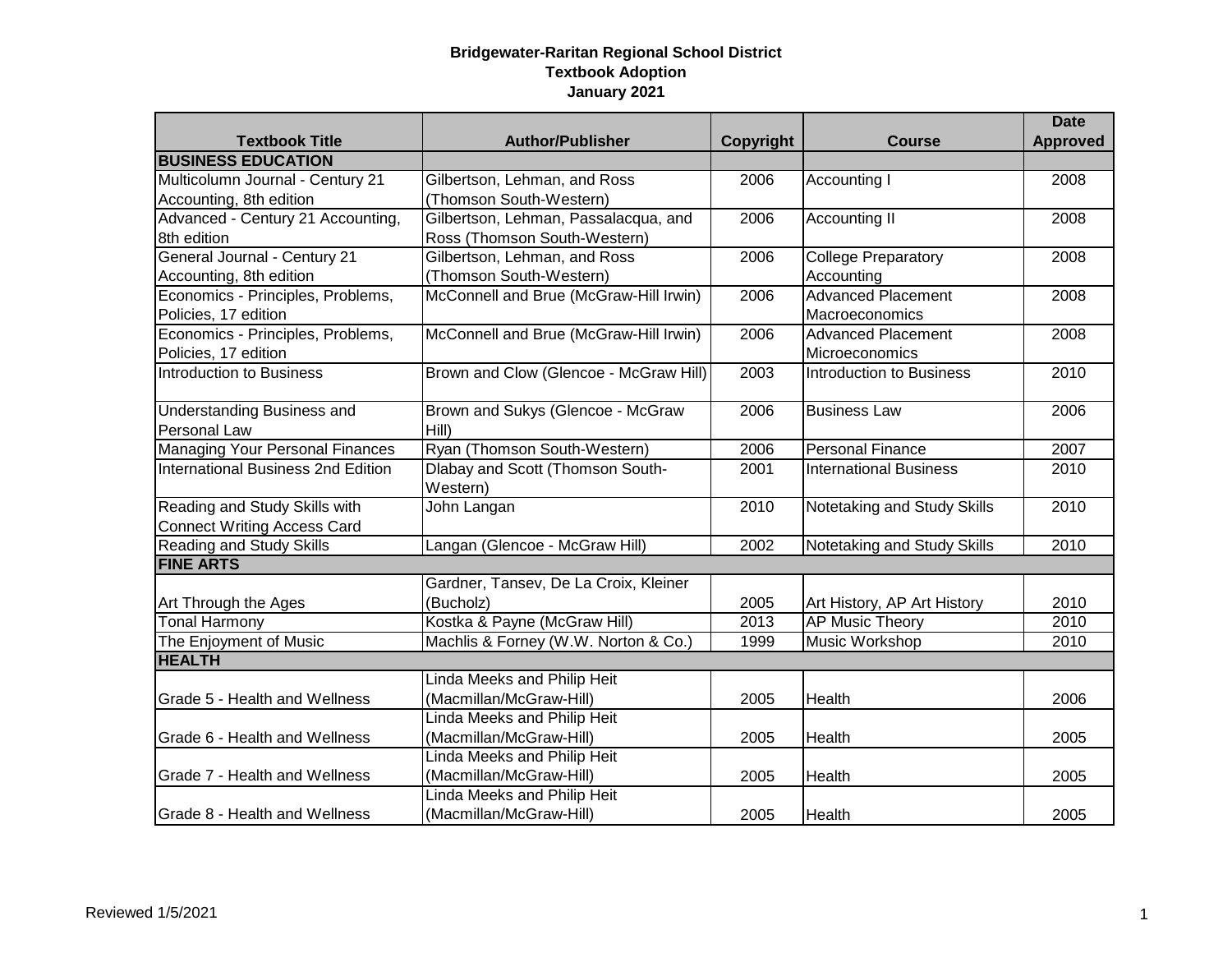|                                     |                                           |           |                                | <b>Date</b>     |
|-------------------------------------|-------------------------------------------|-----------|--------------------------------|-----------------|
| <b>Textbook Title</b>               | <b>Author/Publisher</b>                   | Copyright | <b>Course</b>                  | <b>Approved</b> |
|                                     | Linda Meeks and Philip Heit               |           |                                |                 |
| Grades 9-12 Health and Wellness     | (Macmillan/McGraw-Hill)                   | 2005      | Health                         | 2005            |
| <b>INDUSTRIAL TECHNOLOGY</b>        |                                           |           |                                |                 |
| Electronics Fundamentals; Circuits, |                                           |           |                                |                 |
| Devices and Applications            | Floyd (Prentice Hall)                     | 2001      | Electronics                    | 2010            |
| Electronics Fundamentals; Circuits, |                                           |           |                                |                 |
| Devices and Applications            | Floyd (Prentice Hall)                     | 2001      | <b>Advanced Electronics</b>    | 2010            |
| <b>LANGUAGE ARTS</b>                |                                           |           |                                |                 |
| Zaner-Bloser Handwriting            | Zaner-Bloser                              | 2020      | ELA Grades K-3                 | 2020            |
|                                     | Fisher, Frey, Klein (Pearson, Celebration |           |                                |                 |
| <b>Good Habits Great Readers</b>    | Press)                                    | 2009      | Language Arts Gr. K - 4        | 2009            |
| <b>Spelling Connections</b>         | J. Richard Gentry (Zaner Bloser)          | 2012      | Language Arts - Grades 2-5     | 2012            |
| Being a Writer, 2nd edition         | Center for the Collaborative Classroom    | 2014      | ELA Grades K-4                 | 2016            |
| <b>Grammer for Writing</b>          | Sadlier                                   | 2009      | Language Arts - Grades 6-9     | 2010            |
| <b>Vocabulary Workshop</b>          | Sadlier-Oxford                            | 2013      | Language Arts - Grade 6        | 2014            |
| Prentice Hall Literature, Common    |                                           |           |                                |                 |
| <b>Core Edition</b>                 | <b>Pearson Education</b>                  | 2012      | Language Arts and Literature I | 2011            |
| <b>MATHEMATICS</b>                  |                                           |           |                                |                 |
|                                     | Marshall Cavendish (Marshall Cavendish    |           |                                |                 |
|                                     | Education, distributed by Houghton        |           |                                |                 |
| Math in Focus                       | Mifflin Harcourt)                         | 2013      | Math K-2                       | 2012            |
|                                     |                                           |           |                                |                 |
|                                     | Marshall Cavendish Education,             |           | 3rd Grade Math and 4th Grade   |                 |
| Math in Focus                       | distributed by Houghton Mifflin Harcourt  | 2013      | Math, Math 2 AI and Math 3 AI  | 2013            |
|                                     | Marshall Cavendish (Marshall Cavendish    |           |                                |                 |
|                                     | Education, distributed by Houghton        |           | Fifth Grade Math and Math 4    |                 |
| Math in Focus                       | Mifflin Harcourt)                         | 2013      | Al/A                           | 2014            |
| Big Ideas Math Modeling Real Life   | Larson and Boswell/Big Ideas Learning     |           | Fifth Grade Enrichment Math    |                 |
| Grade 6 CC                          | LLC                                       | 2019      | and Grade 6 Math               | 2020            |
|                                     |                                           |           |                                |                 |
| Big Ideas Math Modeling Real Life   | Larson and Boswell/Big Ideas Learning     |           | Sixth Grade Enrichment Math,   |                 |
| Grade 7 Accelerated CC              | LLC                                       | 2019      | 7th Grade Enrichment Math      | 2020            |
| Big Ideas Math Modeling Real Life   | Larson and Boswell/Big Ideas Learning     |           |                                |                 |
| Grade 7 CC                          | <b>LLC</b>                                | 2019      | Grade 7 Math                   | 2020            |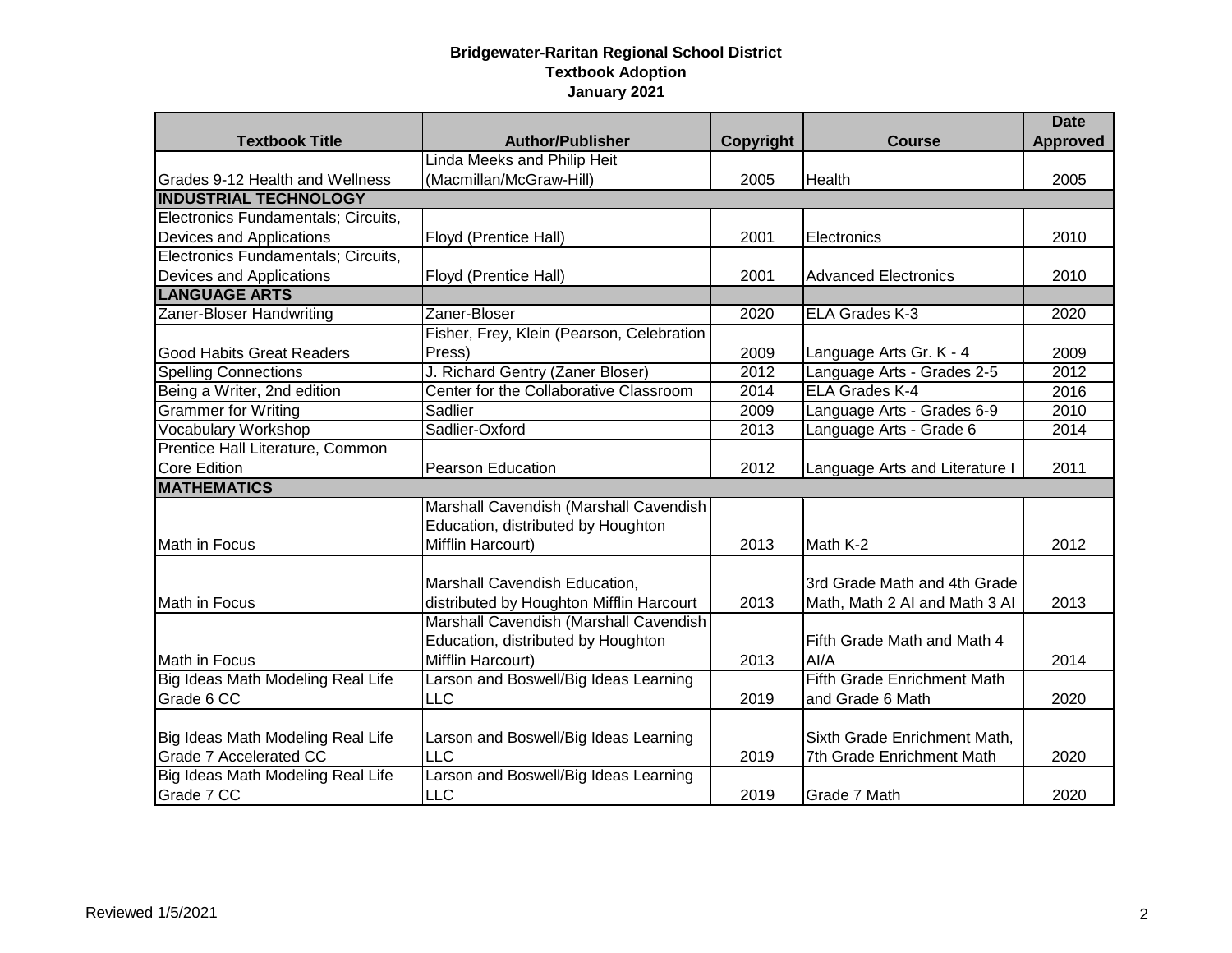|                                            |                                          |            |                                    | <b>Date</b>     |
|--------------------------------------------|------------------------------------------|------------|------------------------------------|-----------------|
| <b>Textbook Title</b>                      | <b>Author/Publisher</b>                  | Copyright  | <b>Course</b>                      | <b>Approved</b> |
| Big Ideas Math Modeling Real Life          | Larson and Boswell/Big Ideas Learning    |            |                                    |                 |
| Grade 8 CC                                 | <b>LLC</b>                               | 2019       | Grade 8 Math                       | 2020            |
|                                            | Larson and Boswell/Big Ideas Learning    |            |                                    |                 |
| Big Ideas Math Algebra I CC                | <b>LLC</b>                               | 2015       | Algebra I                          | 2016            |
|                                            | Larson and Boswell/Big Ideas Learning    |            | Geometry Academic and              |                 |
| Big Ideas Math Geometry CC                 | <b>LLC</b>                               | 2019       | Honors                             | 2020            |
|                                            | Larson and Boswell/Big Ideas Learning    |            | Algebra II (Academic, Honors       |                 |
| Big Ideas Math Algebra II CC               | LLC                                      | 2019       | & Essentials)                      | 2020            |
|                                            | Larson, Hostetler & Edwards/Holt         |            |                                    |                 |
| Precalculus with Limits: A Graphing        | McDougal- a division of Houghton Mifflin |            | Precalculus (Academic &            |                 |
| Approach 5th edition                       | Harcourt                                 | 2008       | Honors)                            | 2009            |
| Algebra and Trigonometry for College       |                                          |            |                                    |                 |
| Readiness                                  | Lial & Hornsby/Savvas                    | 2016       | Algebra III/Trigonometry           | 2020            |
| Calculus of a Single Variable 11th         |                                          |            |                                    |                 |
| edition                                    | Larson & Edwards/Cengage Learning        | 2018       | Calculus (Academic, AB, & BC)      | 2020            |
| <b>Multivariable Calculus</b>              | Larson/Houghton Mifflin                  | 2006, 1998 | Calculus III                       | 2001            |
| <b>Differential Equations and Boundary</b> |                                          |            |                                    |                 |
| Value Problems                             | <b>Edwards/Prentice Hall</b>             | 2004, 2000 | <b>Differential Equations</b>      | 2001            |
| Statistics & Probability with              |                                          |            |                                    |                 |
| Applications                               | Starnes & Tabor/BFW Publishing           | 2017       | Prob & Stats Academic              | 2020            |
| The Practice of Statistics 6th edition     | Starnes & Tabor/BFW Publishing           | 2019       | AP Prob & Stats                    | 2020            |
| Java Software Solutions for AP             |                                          |            |                                    |                 |
| Computer Science, 3E                       | Lewis, Loftus & Cocking/Pearson          | 2011       | AP Computer Science A              | 2011            |
|                                            |                                          |            | <b>Advanced Topics in Computer</b> |                 |
| Data Structures Outside In with Java       | Sesh Venugopal/Pearson                   | 2007       | Science                            | 2019            |
| <b>SCIENCE</b>                             |                                          |            |                                    |                 |
|                                            |                                          | Current    |                                    |                 |
| <b>Bring Science Alive: Exploring</b>      |                                          | (Ongoing   |                                    |                 |
| <b>Science Practices</b>                   | <b>Teachers Curriculum Institute</b>     | updates)   | Grades K - 5                       | 2015            |
| Science Explorer-The Nature of             |                                          |            |                                    |                 |
| Science and Technology                     | Kemp and Miaoulis (Prentice Hall)        | 2009       | Sixth Grade Science                | 2008            |
| Science Explorer-Motion, Forces and        |                                          |            |                                    |                 |
| Energy                                     | Jones (Prentice Hall)                    | 2009       | <b>Sixth Grade Science</b>         | 2008            |
| Science Explorer-Sound and Light           | Pasachoff (Prentice Hall)                | 2009       | Sixth Grade Science                | 2008            |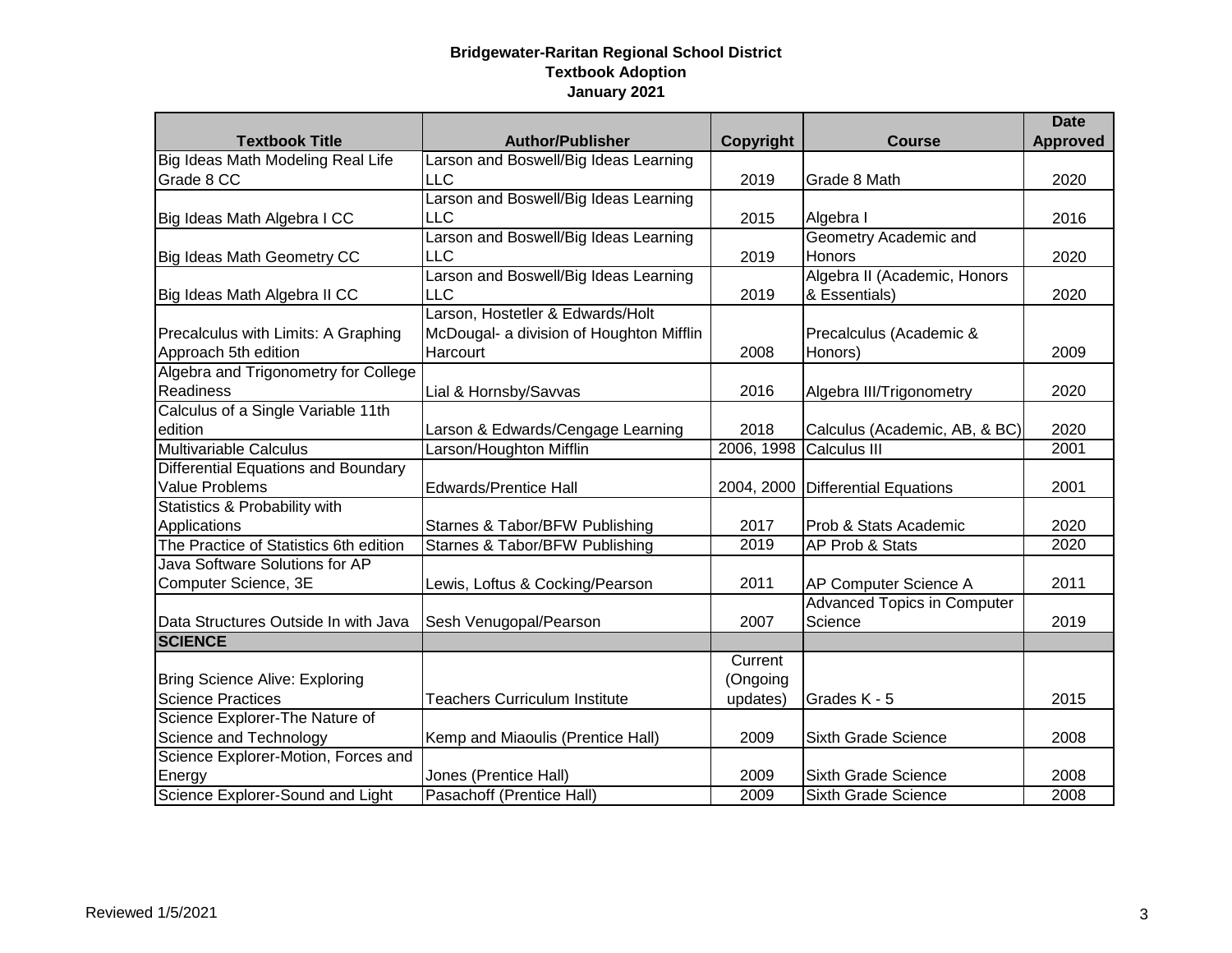|                                               |                                         |           |                                 | <b>Date</b>     |
|-----------------------------------------------|-----------------------------------------|-----------|---------------------------------|-----------------|
| <b>Textbook Title</b>                         | <b>Author/Publisher</b>                 | Copyright | <b>Course</b>                   | <b>Approved</b> |
| Science Explorer-Electricity and              |                                         |           |                                 |                 |
| Magnetism                                     | Wainwright (Prentice Hall)              | 2009      | Sixth Grade Science             | 2008            |
| Science Explorer Environmental                |                                         |           |                                 |                 |
| Science                                       | Padilla, Miaoulis & Cyr (Prentice Hall) | 2009      | Seventh Grade Science           | 2014            |
|                                               |                                         |           |                                 |                 |
| Science Explorer Cells and Heredity           | Padilla, Miaoulis & Cyr (Prentice Hall) | 2009      | Seventh Grade Science           | 2014            |
| <b>Science Explorer Chemical Building</b>     |                                         |           |                                 |                 |
| <b>Blocks</b>                                 | Padilla, Miaoulis & Cyr (Prentice Hall) | 2009      | Seventh Grade Science           | 2014            |
| Science Explorer Chemical                     |                                         |           |                                 |                 |
| Interactions                                  | Padilla, Miaoulis & Cyr (Prentice Hall) | 2009      | Seventh Grade Science           | 2014            |
| iScience Earth and Science                    | Briggs, Feather, Fisher (McGraw-Hill)   | 2012      | Eighth Grade Science            | 2014            |
| <b>Earth Science</b>                          | <b>Holt McDougal</b>                    | 2010      | Earth and Space Science         | 2013            |
| Astro                                         | <b>Brooks/Cole</b>                      | 2011      | Astronomy                       | 2013            |
| Campbell Biology 9th edition                  | <b>Benjamin Cummings</b>                | 2011      | <b>AP Biology</b>               | 2013            |
|                                               |                                         |           |                                 |                 |
| Biology: Exploring the Science of Life        | Loret deMola (McGraw-Hill)              | 2009      | <b>Standard Biology</b>         | 2011            |
| Biology                                       | Miller-Levine (Pearson)                 | 2010      | <b>Academic Biology</b>         | 2011            |
| <b>Environmental Science for AP</b>           | Friedland and Relya (Freeman)           | 2012      | <b>AP Environmental Science</b> | 2011            |
| <b>Campbell Biology Concepts &amp;</b>        |                                         |           |                                 |                 |
| Connections                                   | Reece, Taylor & Simon (Pearson)         | 2015      | <b>Biology Honors</b>           | 2014            |
| Chemistry 8th edition                         | Zumdahl/Zumdahl (Houghton Mifflin)      | 2010      | <b>AP Chemistry</b>             | 2009            |
| Chemistry                                     | Myers, Oldham and Tocci (Holt)          | 2006      | <b>Standard Chemistry</b>       | 2011            |
| <b>Environmental Science: A Global</b>        |                                         |           | <b>Environmental Science</b>    |                 |
| Concern                                       | Cunningham (McGraw-Hill)                | 2010      | Academic                        | 2010            |
| Exercise Physiology: Theory and               |                                         |           |                                 |                 |
| Application to Fitness and                    |                                         |           |                                 |                 |
| Performance 6th edition                       | Powers & Howley (McGraw Hill)           | 2007      | <b>Exercise Physiology</b>      | 2008            |
| <b>Essentials of Anatomy &amp; Physiology</b> |                                         |           | Anatomy and Physiology          |                 |
| 10th edition                                  | Pearson                                 | 2012      | (General and Medical)           | 2013            |
| The Atmosphere                                | Lutgens (Prentice Hall)                 | 2007      | Oceanography/Meteorology        | 2009            |
|                                               |                                         |           |                                 |                 |
| Essentials of Oceanography 9th ed.            | Trujillo and Thurman (Prentice Hall)    | 2007      | Oceanography/Meteorology        | 2009            |
| University Physics with Modern                |                                         |           |                                 |                 |
| Physics                                       | <b>McGraw Hill</b>                      | 2011      | <b>AP Physics C</b>             | 2013            |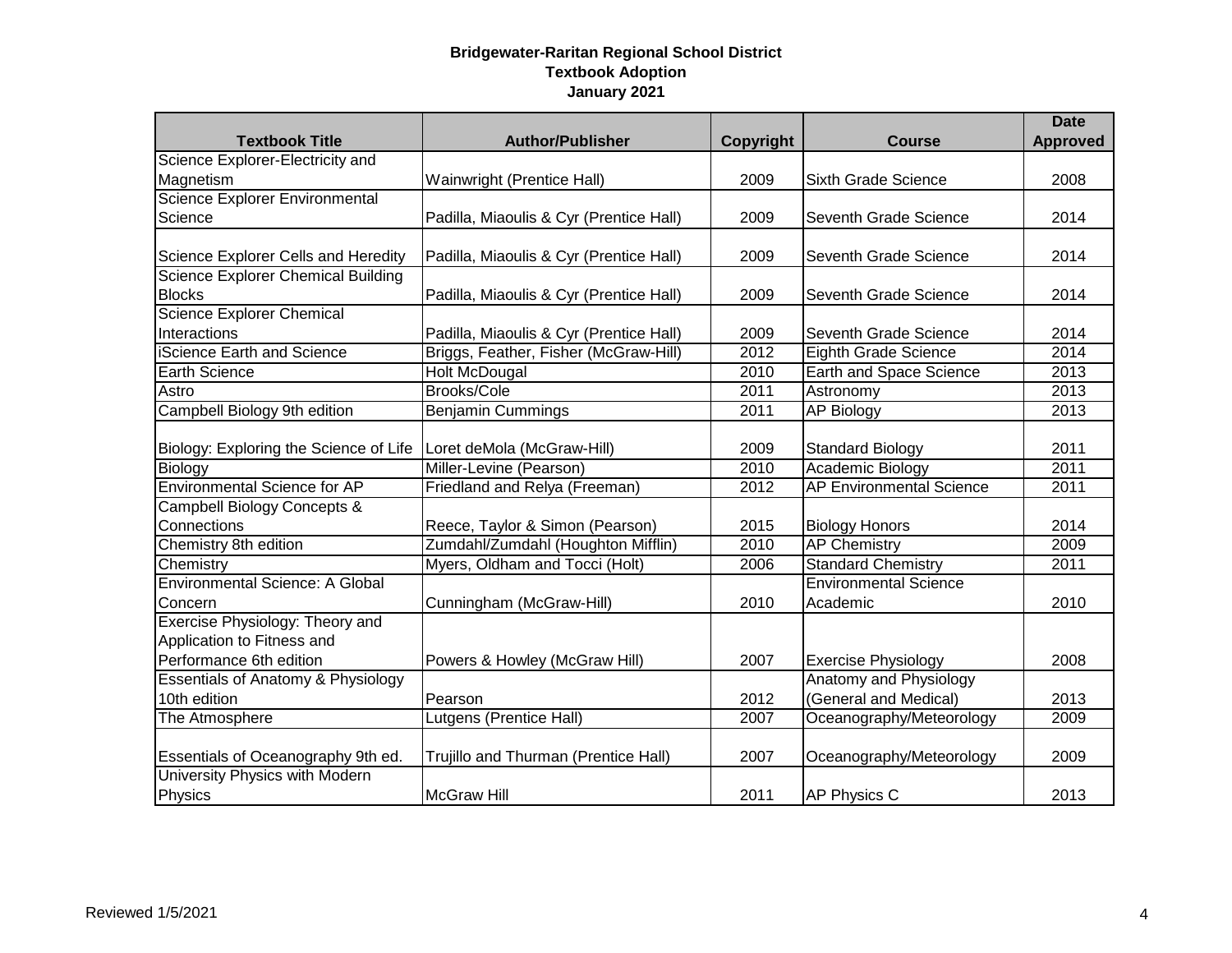|                                            |                                        |           |                                        | <b>Date</b>     |
|--------------------------------------------|----------------------------------------|-----------|----------------------------------------|-----------------|
| <b>Textbook Title</b>                      | <b>Author/Publisher</b>                | Copyright | <b>Course</b>                          | <b>Approved</b> |
| Physics: Principles with Applications      |                                        |           |                                        |                 |
| 6/E                                        | Giancomo (Pearson)                     | 2009      | <b>AP Physics B</b>                    | 2008            |
|                                            | Karleskint, Turner, Small (Brooks/Cole |           |                                        |                 |
| Intro to Marine Biology                    | Cengage)                               | 2010      | <b>Marine Biology</b>                  | 2011            |
| Biochemistry                               | <b>McKee (Oxford University Press)</b> | 2003      | Organic & Biochem                      | 2009            |
|                                            | Hart, Craine, Hart, Hadad (Brooks/Cole |           |                                        |                 |
| <b>Organic Chemistry</b>                   | Cengage)                               | 2012      | <b>Organic Chemistry</b>               | 2011            |
|                                            | Serway & Faughn (Holt, Rinehart &      |           |                                        |                 |
| Holt Physics (Academic Physics)            | Winston)                               | 2002      | Physics Academic                       | 2009            |
| College Physics 6/e                        | Serway & Faughn (Brooks Cole)          | 2003      | <b>Physics Honors</b>                  | 2009            |
|                                            | Staley, Wilbraham, Matta and Waterman  |           |                                        |                 |
| Chemistry                                  | (Pearson)                              | 2012      | <b>Chemistry Academic</b>              | 2015            |
| <b>Introductory Chemistry, 5th Edition</b> | Tro (Pearson)                          | 2015      | <b>Chemistry Honors</b>                | 2015            |
| <b>Conceptual Physics</b>                  | <b>Hewitt (Prentice Hall)</b>          | 2009      | <b>Physics Conceptual</b>              | 2012            |
| <b>SOCIAL STUDIES</b>                      |                                        |           |                                        |                 |
| Social Studies Alive: America's Past       | Wendy Frey (Teachers Curriculum        | Current   | <b>Grade 5 Social Studies</b>          | 2019            |
|                                            | Institute)                             | (Ongoing  |                                        |                 |
|                                            |                                        | updates)  |                                        |                 |
| <b>History Alive! Ancient World</b>        | Wendy Frey (Teachers Curriculum        | 2017      | <b>Grade 6 Social Studies</b>          | 2019            |
|                                            | Institute)                             |           |                                        |                 |
| American Journey (Early Years)             | Appleby, Brinkley, Broussard,          |           |                                        |                 |
|                                            | McPherson, Ritchie (Glencoe)           | 2012      | <b>Grade 7 Social Studies</b>          | 2011            |
| History Alive! Medieval World              | <b>Wendy Frey (Teachers Curriculum</b> |           |                                        |                 |
|                                            | Institute)                             | 2017      | <b>Grade 8 Social Studies</b>          | 2019            |
|                                            |                                        |           | <b>Grade 9 World Civilizations II-</b> |                 |
| <b>World History and Geography</b>         | <b>McGraw Hill</b>                     | 2013      | Standard                               | 2012            |
|                                            |                                        |           | <b>Grade 9 World Civilizations II-</b> |                 |
| <b>World History</b>                       | Spielvogel (Glencoe-McGraw Hill)       | 2008      | Academic                               | 2013            |
|                                            | Ramirez, Stearns, & Wineburg (Holt,    |           | <b>Grade 9 World Civilizations II-</b> |                 |
| <b>Human Legacy</b>                        | Rinehart, Winston)                     | 2008      | <b>Honors</b>                          | 2013            |
|                                            | Salvucci & Stuckey (Holt, Rinehart,    |           | <b>Grade 10 United States History</b>  |                 |
| Call to Freedom                            | Winston)                               | 2003      | I-Standard                             | 2010            |
|                                            | Danzer, Klor de Alva, Krieger Wilson,  |           | <b>Grade 10 United States History</b>  |                 |
| The Americans                              | Woloch (Holt McDougal)                 | 2012      | I- Academic                            | 2012            |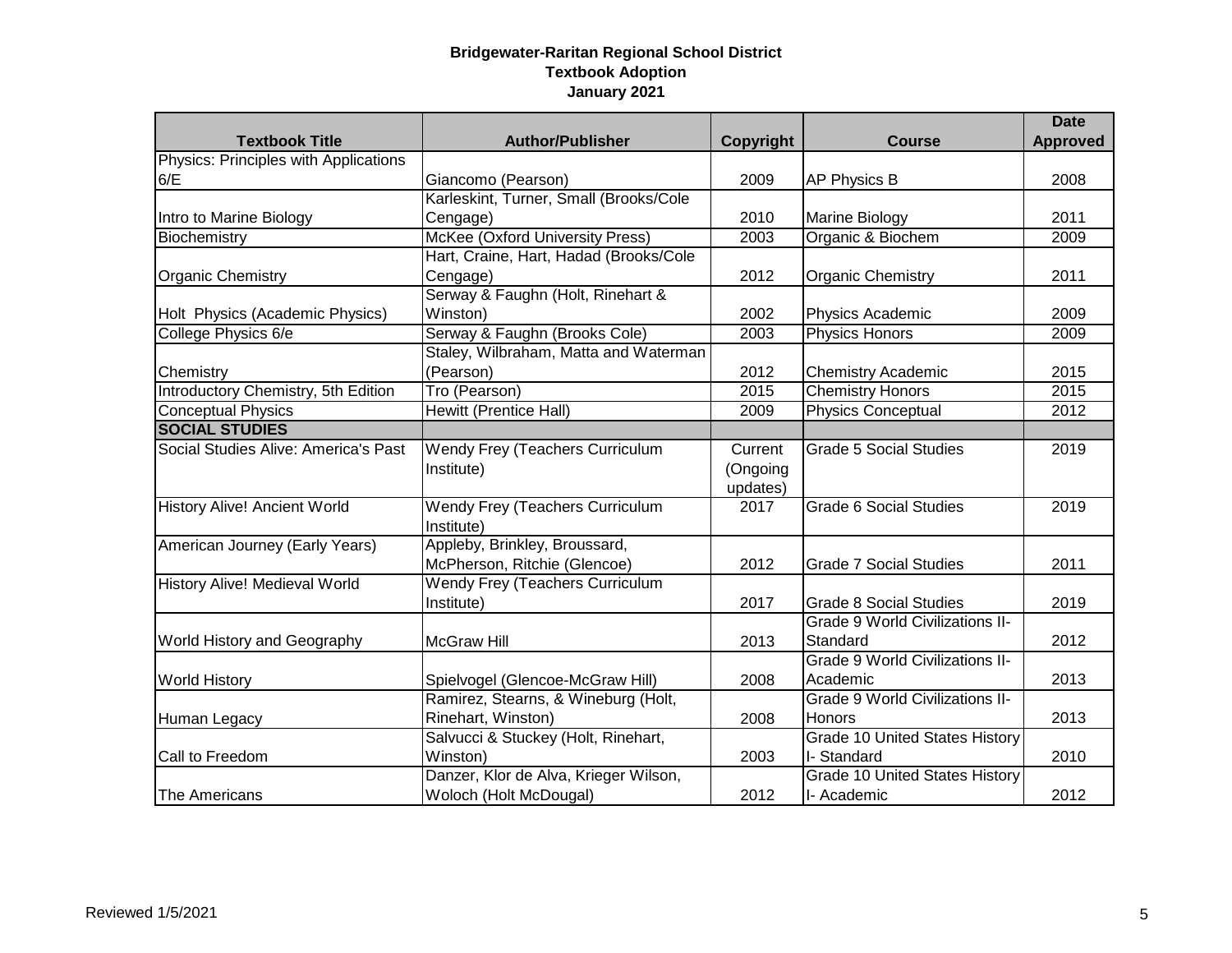|                                       |                                         |                  |                                       | <b>Date</b>     |
|---------------------------------------|-----------------------------------------|------------------|---------------------------------------|-----------------|
| <b>Textbook Title</b>                 | <b>Author/Publisher</b>                 | <b>Copyright</b> | <b>Course</b>                         | <b>Approved</b> |
|                                       |                                         |                  | <b>Grade 10 United States History</b> |                 |
| The American Pageant                  | Wadsworth Cengage Learning              | 2013             | I-Honors                              | 2013            |
|                                       |                                         |                  |                                       |                 |
|                                       |                                         |                  | <b>Grade 10 United States History</b> |                 |
| The American Pageant                  | Wadsworth Cengage Learning              | 2013             | I- Advanced Placement                 | 2013            |
|                                       | Salvucci & Stuckey (Holt, Rinehart,     |                  | Grade 11 United States                |                 |
| Call to Freedom                       | Winston)                                | 2003             | History II- Standard                  | 2009            |
|                                       | Danzer, Klor de Alva, Krieger Wilson,   |                  | Grade 11 United States                |                 |
| The Americans                         | Woloch (Holt McDougal)                  | 2012             | History II- Academic                  | 2012            |
|                                       |                                         |                  | Grade 11 United States                |                 |
| The American Pageant                  | Wadsworth Cengage Learning              | 2013             | History II- Honors                    | 2013            |
|                                       |                                         |                  | Grade 11 United States                |                 |
|                                       |                                         |                  | History II- Advanced                  |                 |
| The American Pageant                  | Wadsworth Cengage Learning              | 2013             | Placement                             | 2013            |
|                                       |                                         |                  | Psychology - Advanced                 |                 |
| Psychology in Modules, 11th Edition   | <b>Myers and Dewall</b>                 | 2015             | Placement                             | 2015            |
| Abnormal Psychology, 8th Edition      | Worth                                   | 2014             | Abnormal Psychology                   | 2013            |
| Psychology: Principles in Practice    | Rathus (Holt, Rinehart & Winston)       | 2010             | <b>Human Development</b>              | 2011            |
| The Real World, 2nd Edition           | Ferris/Stein (Norton)                   | 2010             | Sociology                             | 2014            |
|                                       | O'Sullivan & Sheffrin (Pearson-Prentice |                  |                                       |                 |
| Economics                             | Hall)                                   | 2013             | <b>Economics Today</b>                | 2013            |
| Government in America: People,        | Edwards, Wattenberg & Linneberry        |                  | <b>Government and Politics-</b>       |                 |
| Polics and Policy                     | (Pearson)                               | 2009             | <b>Advanced Placement</b>             | 2009            |
|                                       | Arbetman & O'Brien (National Textbook   |                  |                                       |                 |
| <b>Street Law</b>                     | Company)                                | 1999             | American Law                          | 2007            |
| <b>Criminal Law Today</b>             | Schmalleger (Pearson-Prentice Hall)     | 2006             | American Law                          | 2013            |
| A History of Western Society (Since   |                                         |                  | European History - Advanced           |                 |
| 1300) 10th Edition                    | McKay, (Bedford/St. Martin)             | 2011             | Placement                             | 2013            |
| <b>SPECIAL EDUCATION</b>              |                                         |                  |                                       |                 |
| <b>SRA Reading Mastery Curriculum</b> | SRA/McGraw-Hill                         | 2008             | SE Literacy Gr. K - 12                | 2009            |
| Life Centered Career Education:       |                                         |                  |                                       |                 |
| LLCE, A Competency Based              | Dr. Donn E. Brolin (Council for         |                  | <b>Career Education and Life</b>      |                 |
| Approach                              | <b>Exceptional Children)</b>            | 2007             | Skills, Gr. 5-12                      | 2010            |
| <b>WORLD LANGUAGES</b>                |                                         |                  |                                       |                 |
| <b>CHINESE</b>                        |                                         |                  |                                       |                 |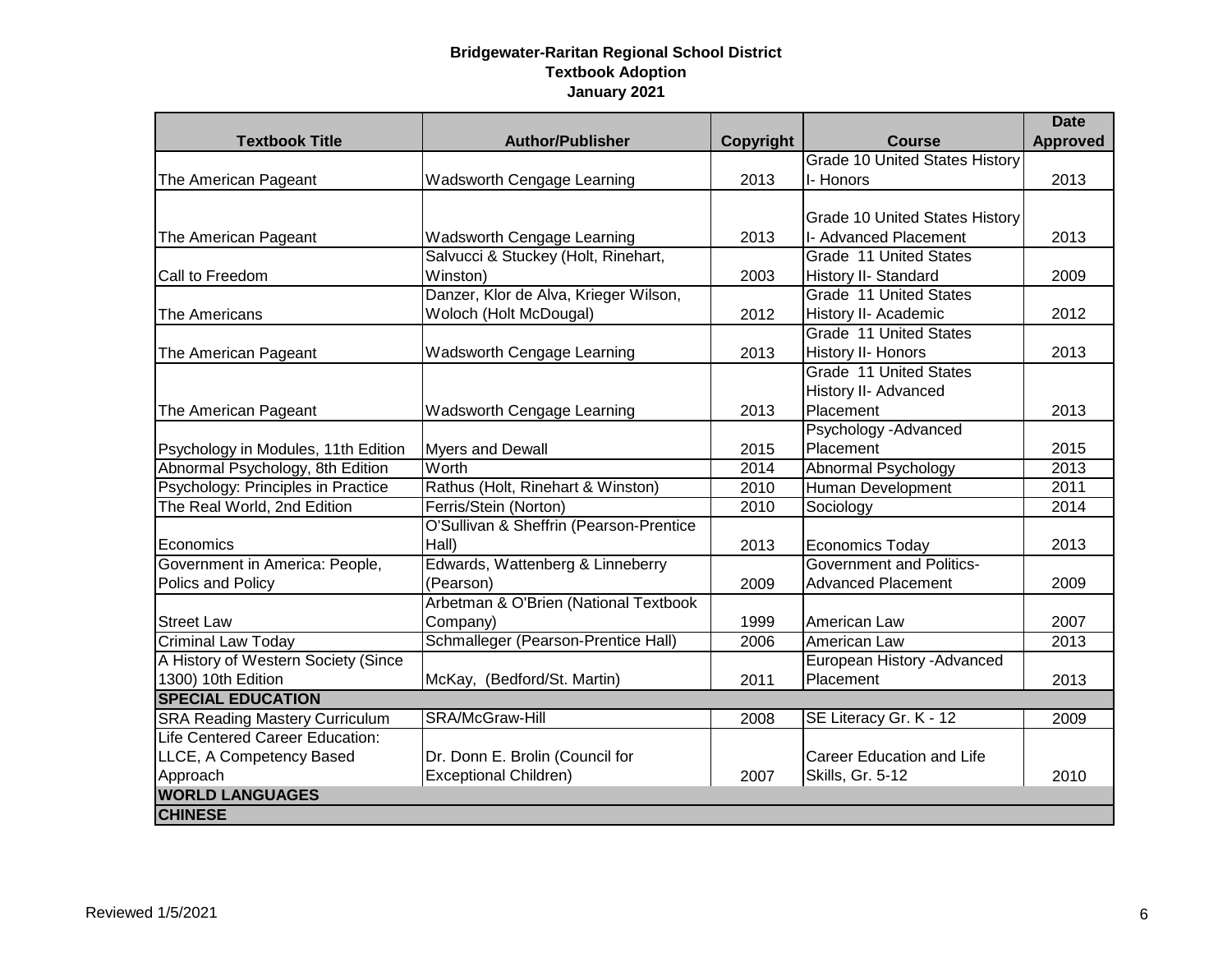| <b>Textbook Title</b>               | <b>Author/Publisher</b>                   |           | <b>Course</b>                         | <b>Date</b><br><b>Approved</b> |
|-------------------------------------|-------------------------------------------|-----------|---------------------------------------|--------------------------------|
|                                     |                                           | Copyright |                                       |                                |
| <b>Chinese for Youth I</b>          | Wu & Tsai (The Far East Book Co., Ltd.)   | 2006      | Grades 7 and 8, Level I               | 2007                           |
|                                     |                                           |           | Chinese II Academic and               |                                |
| Chinese for Youth II                | Wu & Tsai (The Far East Book Co., Ltd.)   | 2007      | <b>Honors</b>                         | 2008                           |
|                                     |                                           |           | Chinese III Academic and              |                                |
| Chinese for Youth III               | Wu & Tsai (The Far East Book Co., Ltd.)   | 2008      | <b>Honors</b>                         | 2009                           |
|                                     |                                           |           | Chinese IV Academic and               |                                |
| <b>Chinese for Youth IV</b>         | Wu et al (The Far East Book Co)           | 2009      | <b>Honors</b>                         | 2010                           |
|                                     | Yuehua Liu and Tao-chung Yao (Chen &      |           |                                       |                                |
| Integrated Chinese Level II         | Tsui Company)                             | 2006      | <b>AP Chinese</b>                     | 2009                           |
| <b>FRENCH</b>                       |                                           |           |                                       |                                |
|                                     | Fawbush, Theisen, Hopen, Vaillancourt     |           |                                       |                                |
| C'est à toi!                        | (EMC Publishing)                          | 2007      | French I                              | 2007                           |
|                                     | Fawbush, et al. (EMC/Paradigm             |           |                                       |                                |
| C'est à toi! 2, 2nd edition         | Publishing)                               | 2007      | French II & IIIA                      | 2008                           |
| Discovering French Today! 1, 2 & 3  | <b>Holt McDougal</b>                      | 2013      | Grades 7 - 12                         | 2013                           |
| AP French: Preparing for the        | Richard Ladd (Pearson)                    | 2012      | <b>AP French</b>                      | 2011                           |
| Allons au-dela!                     | Richard Ladd (Pearson)                    | 2012      | <b>AP French</b>                      | 2011                           |
| En bonne forme                      | Renaud & Hooff (McDougal-Littell)         | 2007      | French VA                             | 2007                           |
| <b>GERMAN</b>                       |                                           |           |                                       |                                |
| Deutsch Aktuell I, 5th edition      | Kraft (EMC Publishing)                    | 2005      | Grades 7-8 & Ger I                    | 2006                           |
| Deutsch Aktuell 2, 5th edition      | Kraft (EMC Publishing)                    | 2005      | Ger. II & IIIA/H                      | 2007                           |
| Deutsch Aktuell 3                   | Kraft (EMC Paradigm)                      | 2005      | German IV                             | 2008                           |
| Aspekte, Lehrbuch 3                 | Langenscheidt                             | 2010      | AP German and German V                | 2012                           |
| German in Review, 3rd edition       | Sparks & Vail (Heinle)                    | 2000      | German V and AP                       | 2001                           |
| Kaleidoskop- Kultur, Lieteratur und |                                           |           |                                       |                                |
| Grammatik, 7th edition              | Moeller, et al (Houthton Mifflin Company) | 2007      | German V and AP                       | 2009                           |
| <b>ITALIAN</b>                      |                                           |           |                                       |                                |
|                                     |                                           |           | It. Gr.7 & 8 & It. I, II A, III A, IV |                                |
| Percorsi 2e Volumes 1, 2, & 3       | Italiano & Marchegiani (Prentice Hall)    | 2012      | A                                     | 2014                           |
| Parliamo Italiano!                  | Wiley                                     | 2011      | Italian Honors (II, III, IV)          | 2012                           |
|                                     | Danesi, Lettieri, & Bancheri (Thomson &   |           |                                       |                                |
| Con Fantasia                        | Heinle)                                   | 2004      | Italian V A                           | 2004                           |
| Ponti-Italiano terzo millennio      | <b>Heinle Cengage Learning</b>            | 2013      | <b>AP</b> Italian                     | 2012                           |
| <b>LATIN</b>                        |                                           |           |                                       |                                |